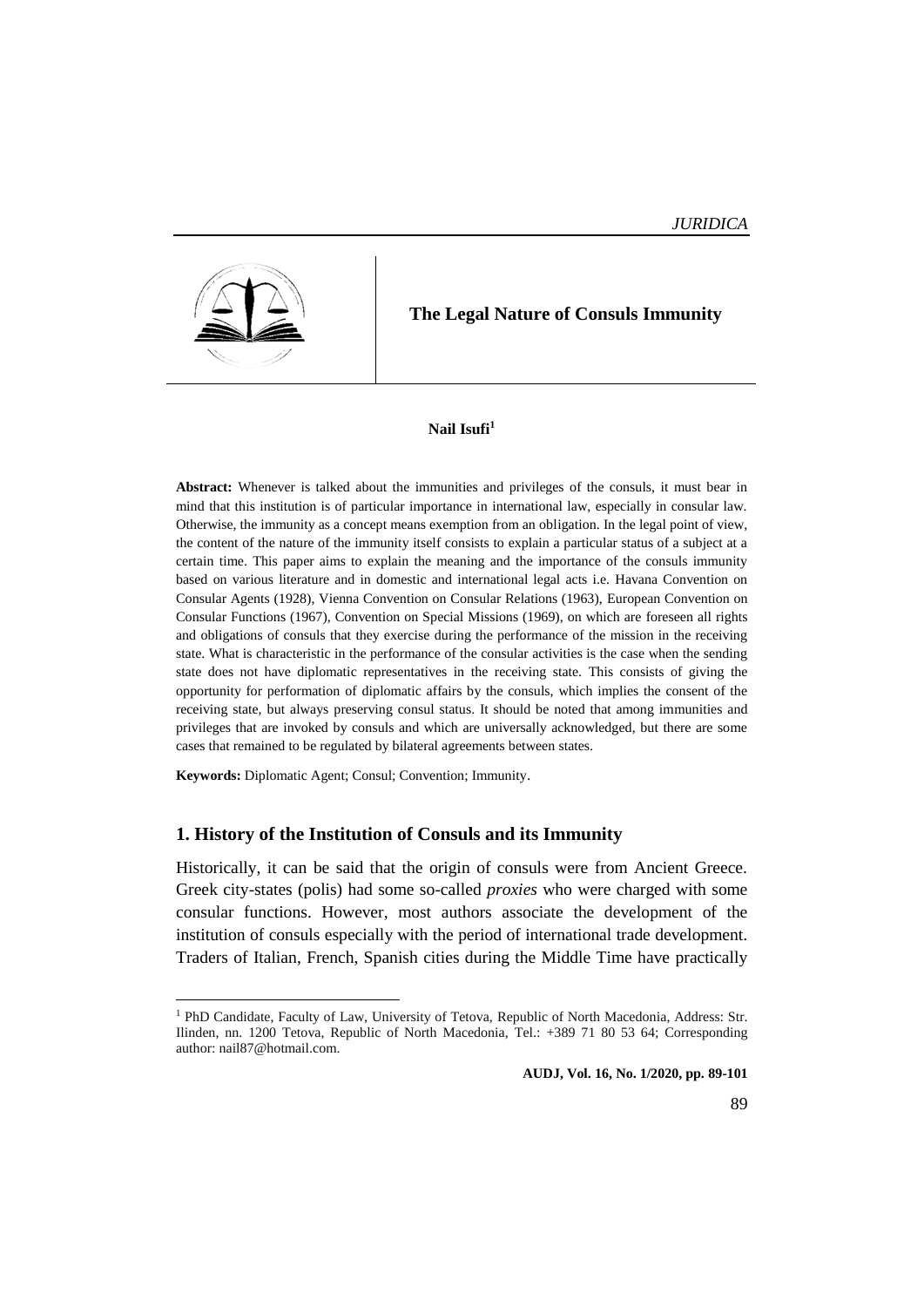chosen to appoint a person as arbitrator in trade disputes, who they called consular judges or commercial consuls. They cared about were maintaining order within their colonies and sometimes exercised jurisdiction over their compatriots on the basis of the principle of personal competence. After the wars of the Crusades, traders of European states elected one of their compatriots for consulship in their native countries. Their competences have been expanded, especially by capitulation agreements which were linked between Christian states, first with the Ottoman Empire and later with many eastern states. Under these agreements the consuls exercised full of civil and criminal jurisdiction over all compatriots who lived in or passed through those states and were entitled to the protection of the rights, life and property of their compatriots. This regime, which has been an expression of inequality between christian states on the one hand, and the Ottoman Empire and other states, was abandoned for the first time by the Soviet Union after the October Revolution, when Lenin withdrew from unequal treaties of Tsarist Russia, or cancelled by international agreements such as with Turkey (Treaty of Lausanne, 1923), Egypt (Montre Agreement, 1927), with China (1943), etc. However, even after the Second World War, the International Court of Justice (1952) decided that the US had the right to exercise consular jurisdiction under the agreement with Morocco (1836) in all civil and criminal matters between US citizens (Gruda, 2003, p. 236).

The consular institution has marked a significant development during the 20th century through the development of trade and its opening in many countries in the world (China, Japan, etc.). Thus, their main function now is to oversee the trade and navigation of their state and to protect the commercial interests of their citizens. At the end of the 20th century almost all states have established consular services, but the consular law and practice have achieved a high degree of uniformity. This service in most countries, initially was separated from the diplomatic service, but both were under the control of the foreign ministry. Due to its close connection between diplomatic and consular functions, it can be said that in all countries these services are joined with the aim to form a unique external service, so many diplomats today exercise consular functions (Gruda, 2009, p. 262).

Consular and diplomatic missions, according to Law for Foreign Affairs of North  $Macedonia<sup>1</sup>$  are headed by the consular officer, respectively, by the honorary

 $\overline{a}$ 

<sup>90</sup> <sup>1</sup> With the constitutional changes in 2018 the name of "Republic of Macedonia" was replaced with new name "Republic of North Macedonia", and the contest with Greece was closed.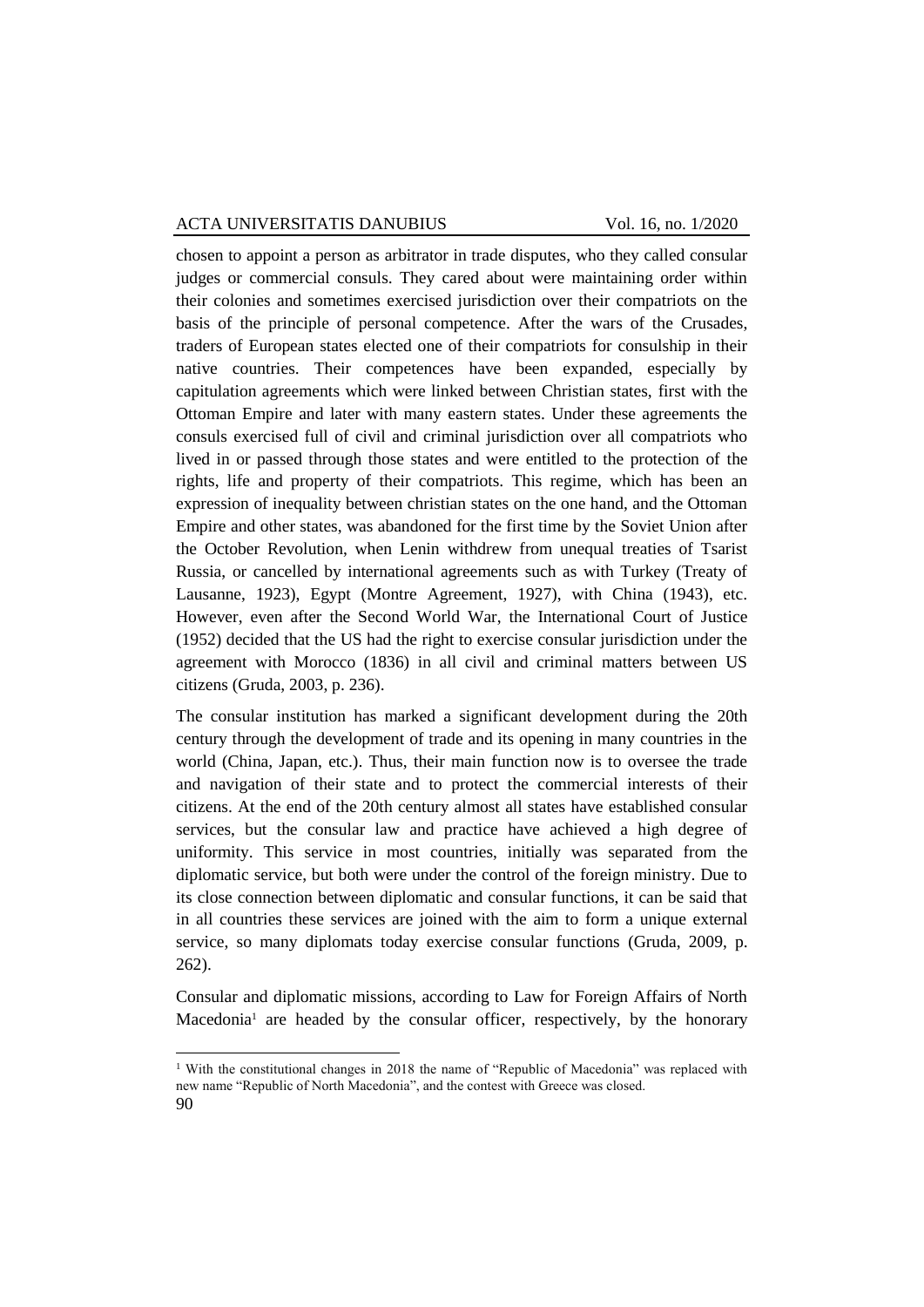*JURIDICA*

consular officer. In this regard it is important to emphasize the notion of "permanent mission" which means representations of our country in other countries as well as in international organizations, which exercise their activities under the Vienna Convention on Diplomatic Relations (1961), Vienna Convention on Consular Relations (1963), and other international agreements (LFAM, article 2, paragraph 4). In Law for Foreign Affairs of Albania, we can find the notion of "diplomatic mission" which means the institution of representation of Albania in the receiving state or in any international organization (LFAA, article 3, paragraph 4). While, according to the Law for Foreign Affairs of Kosovo, we also can find the notion "diplomatic mission", but with more detailed content. Accordingly, under this law the "diplomatic mission" is the embassy or any other officer who represents Kosovo in another state or international organization by the meaning of the Vienna Convention on Diplomatic Relations (1961) or by the Vienna Convention on Consular Relations (1963), or who represents Kosovo as part of a mission of two or more states, and to which office are given all privileges and immunities which enjoyed by law in diplomatic missions under the Vienna Convention on Diplomatic Relations (LFAK, article 2).

According to Law for Foreign Affairs of North Macedonia, the diplomatic and consular missions are part of the organization of the ministry for foreign affairs, and the systematization of jobs with the ministry and in the diplomatic and consular missions is done by the decision of the minister for foreign affairs. Consular posts under the above law are divided into: consulate-general, consulate, consular office and honorary consulate (LFAM, article 25).

From a legal point of view consuls are divided into professional consuls or career consuls (*consules missi*) and honorary consuls *(consules electi)*. Professional consuls are civil servants and consular officers, which are regulary employed in their state. They are regular nationals of the sending state and have special training. While, honorary consuls are authoritative persons, and they are often nationals of the state where they act as consuls. They do not receive a salary for their work as they carry out for their consular duties in addition to their regular jobs. There are states that appoint only professional consuls, such as France, but most states nominate both types of consuls, depending on the importance of the consular district (Gruda, 2009, p. 263). As was mentioned before, we can conclude that the most reasonable in performing of consular duties would be selection of professional consuls, due to their experience achieved as a result of performing of consular duties.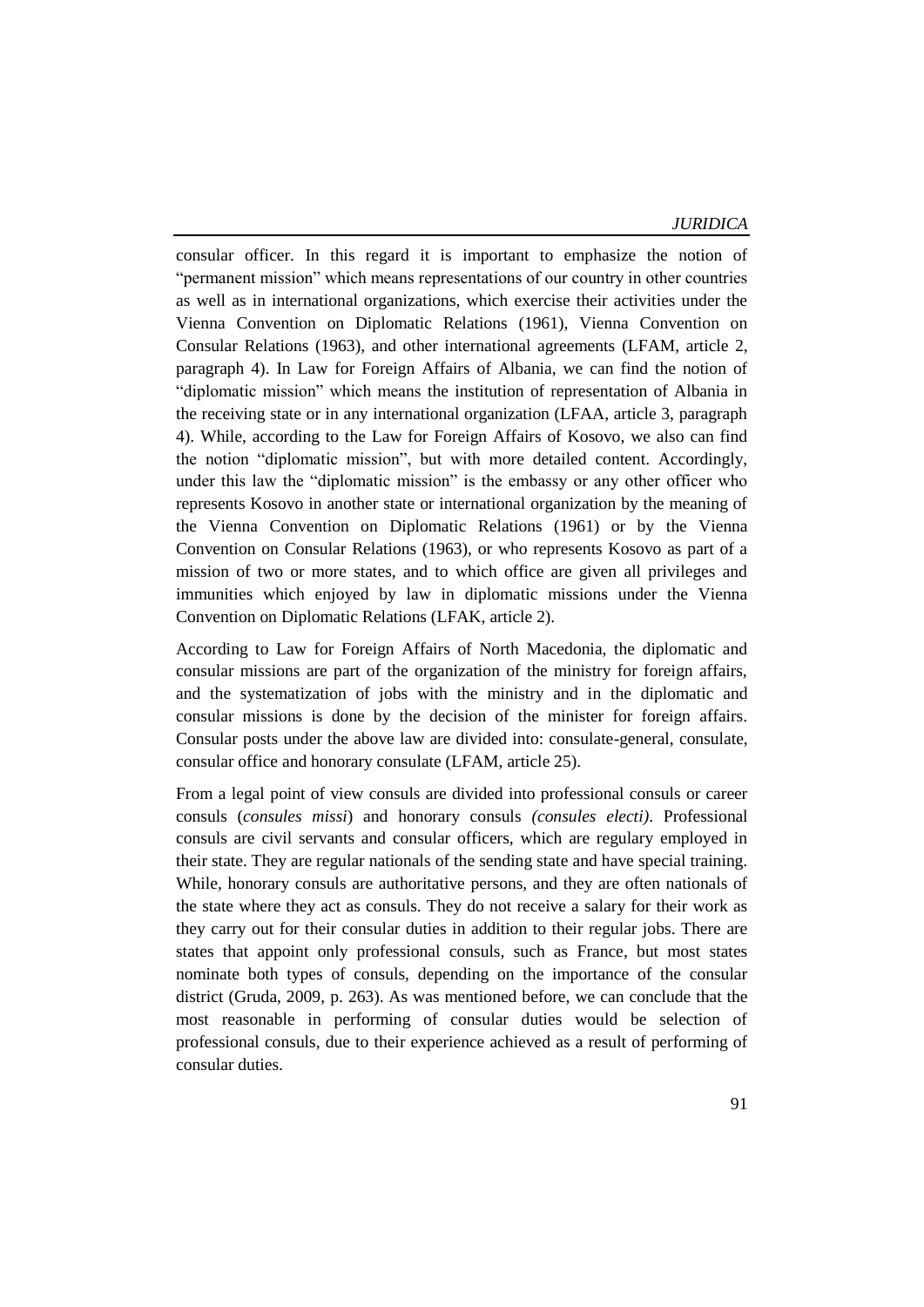Heads of consular posts are divided into four classes, namely: consuls-general, consuls, vice-consuls, and consular agents (VCCR, article 9). The rank between them is determined by the class and date of receiving of the exequatur. Honorary consuls take rank in each class, after professional consuls. It is important to mention that all consuls in one city make the consular body, respectively, the dean who is the oldest by rank (Gruda, 2003, pp. 237-238). Otherwise from the Vienna Convention on Consular Relations (1963), Havana Convention on Consular Agents (1928) in article 2 is not foreseen any criteria for the appointment, respectively ranking of consuls into different classes, but this is up to concerned state to regulate it under domestic law. Therefore, it can be said that there is the same rank of consuls according to Law for Foreign Affairs of North Macedonia. Thus, the consuls are divided into four classes: consuls-general, consuls, vice-consuls, and consular agents. Such separation also exists in the Law for Foreign Affairs of Albania and Law for Foreign Affairs of Kosovo.

As for the conditions for appointment of consuls, it is not up to international law, but it is the domestic law which requires possession of certain qualifications for professional consuls. The sending state gives to newly appointed consular officer a consular patent so-called *Lettre de provision*. The first two categories take it by the head of state or by the prime minister, and rarely by the minister for foreign affairs, and the third category in each case by the minister for foreign affairs. The consular patent, as a rule contains: name and surname of consul, his category and consular rank, consular district (which must regularly respond to administrative and political division in a state) and the consular headquarters. This is submitted to the state in whose territory the chief of consulate will exercise his functions through diplomatic channels (diplomatic representatives-minister for foreign affairs) or other appropriate manners (Gruda, 2003, p. 238). However, the appointment of consular employees shall be made in order to protect the rights and interests of their nationals of the sending state (ECCF, article 2). From this point of view we can see that besides diplomatic representatives who intend to represent their state in international relations that once defends the interests of their citizens in the receiving state, it can be freely stated that the role and function of the consuls also has that role but with restricted content.

Consular admission shall only take place if the receiving state provides the socalled *exequatur*, which implies permission of exercise of the function and in the same is a evidence of its acceptance. The so-called *exequatur* may be withdrawn or refused at any time. The state which rejects the *exequatur* is not obliged to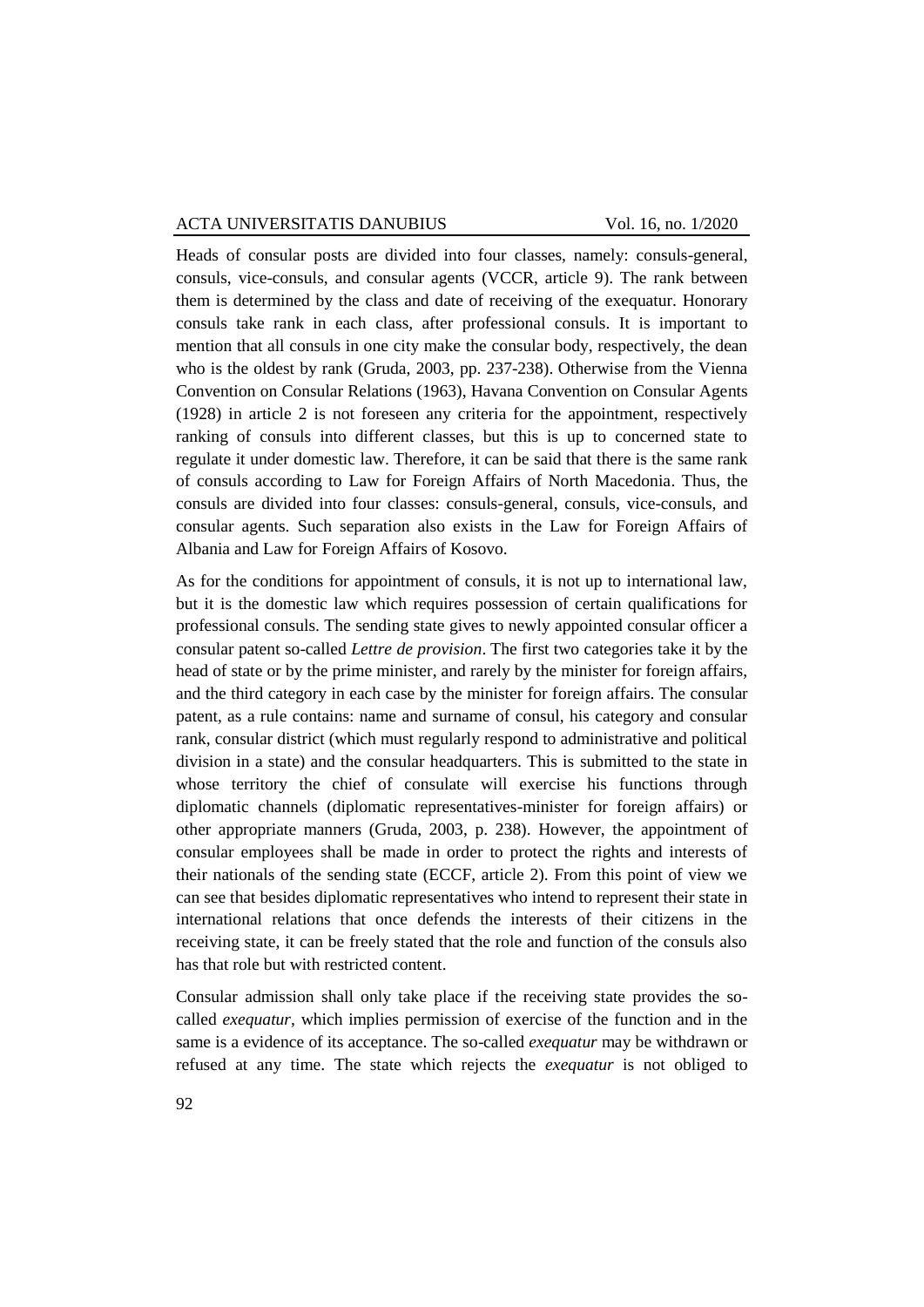communicate the reasons for the rejection to the sending state. The receiving state may at any time to notify the sending state, which any consular officer is *persona non grata* or is not acceptable. In this case the sending state is obliged to revoke the consul or to terminate his functions at that consulate. Otherwise, or in the event of delay, the receiving state may withdraw the *exequatur* for the person concerned or cease to consider him as a member of the consular staff (Gruda, 2003, p. 238).

According to Law for Foreign Affairs of North Macedonia, the Government upon the proposal of the minister for foreign affairs, gives the so-called *exequatur* to the head of the consular post (LFAM, article 89).

Immunities are important for the consular institution. In order to prevent the receiving state from interfering with their work, consuls enjoy certain privileges (Quigley, et. al., 2010, p. 4). Therefore, every public function enjoys certain immunities and privileges in internal and international level, which are valid for the limited and unlimited time, depending on the function that enjoys, and it is important to mention that immunities are important and are a special institution of law. In exercise of consular functions, it is normal to enjoy immunity, which at the same time discharge them of certain responsibilities within the receiving state, but even in this case it should consider the degree of criminal liability, which may eventually be avoided from the legal immunity.

Whenever is talking about the immunities and privileges of consular employees, it can be said that they do not enjoy the same immunities and privileges as diplomatic agents.<sup>1</sup> The reasons for this should be sought even from the past, namely from the historical development of the consular service, the restrained approach of certain states regarding the role of consular officers and the manner of legal regulation (Марковски, 2016, p. 250). Consuls are not diplomatic representatives, they do not represent the state in international relations in total, but have limited competences, both in territory and function terms. Therefore, they do not enjoy the same position as diplomatic representatives, and in practice no state treats them the same as diplomatic representatives. Since they are appointed by the sending state and have the *exequatur*, which means they have been accepted by the receiving state as agents of the sending state, in relation to private persons, their position varies, and lies between the privileges of diplomatic representatives and foreigners (Gruda, 2009, pp. 267-268).

 $\overline{a}$ 

<sup>&</sup>lt;sup>1</sup> According to VCDR, article 1, paragraph 5 the notion "diplomatic agent" is the head of the mission or a member of the diplomatic staff of the mission.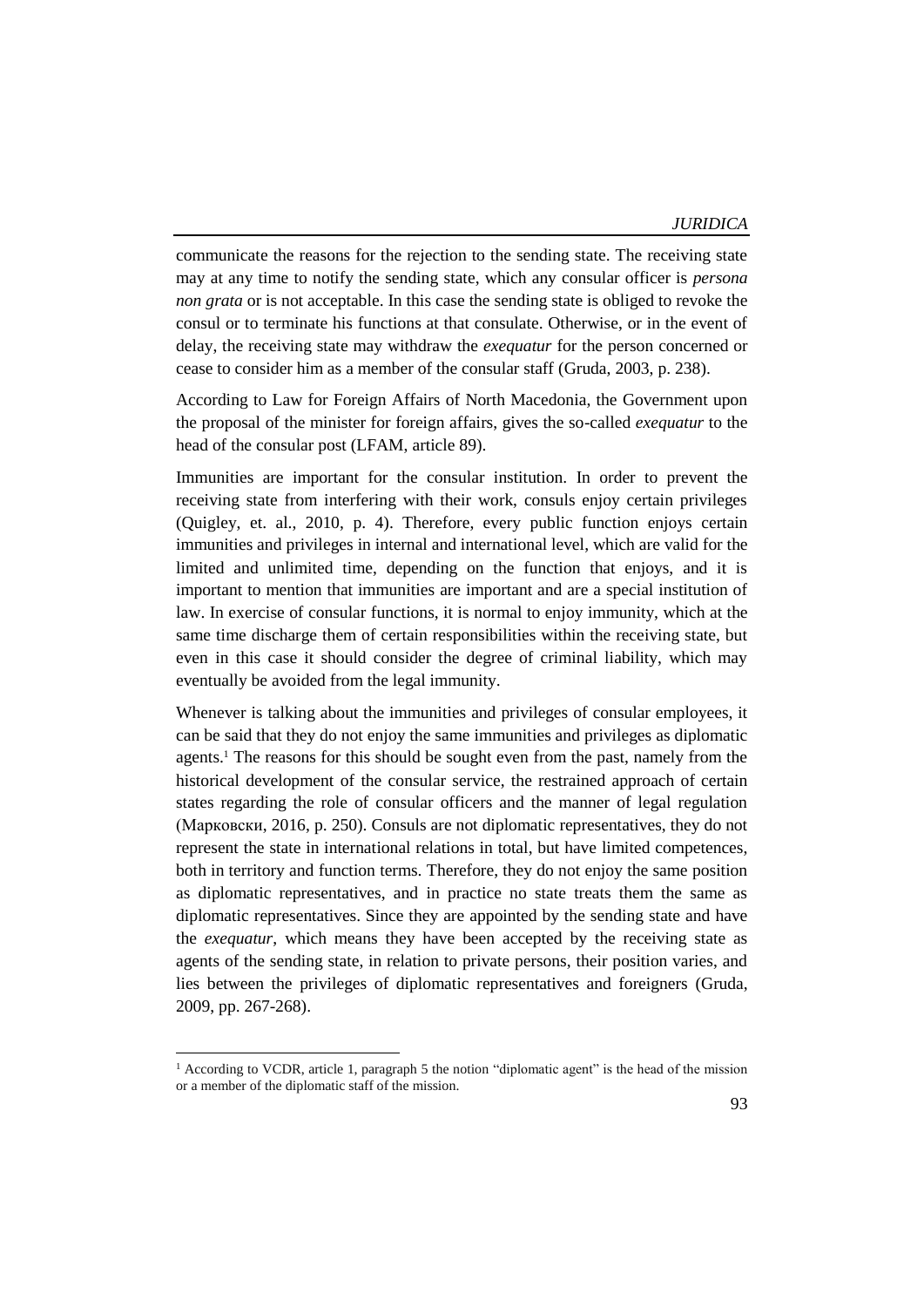However, unlike the immunities and privileges of diplomatic representatives, which are foreseen in international law and currently recognized by a large number of international law subjects, it turns out that the question of the immunities and privileges of consular officers is still regulated by bilateral agreements or by the laws of states (Марковски, 2016, pp. 250-251). Therefore, many states have preferred to conclude bilateral agreements with aim to suit their requirements and these are more liberal scale of privileges and not of immunities (Feltham, 1998, p. 53). As a result, in today's practice, there are a large number of such agreements, which have restrictive, but in some cases, extensive approaches, with the aim harmonizing diplomatic immunities and privileges. Of course, the principle of reciprocity has an important role in the regulation of bilateral agreements. The efforts of the International Law Commission and some theorists regarding equality of consuls immunity with diplomats has not received full support so far from the International Community. The adoption of the Vienna Convention on Consular Relations (1963), presents an important document in regulation of this matter. During the drafting of the convention, it has been given attention to the application of the principle relating to the interpretation of common law, then, to the setting of norms and to the establishment of progressive principles which contain a large number of agreements. In this regard, the highest degree of regulation of consular problems has been achieved, while at the same time giving the possibility of improving consular law. However, it remains to be seen that the number of immunities and privileges to which consular officers can be called, respectively the inviolability of the consular archive and other official activities, are universally accepted. While other issues which were mentioned above depend on the provisions of bilateral agreements, namely to national legislation and the practice of state (Марковски, 2016, pp. 250-251).

#### **1.1. Immunity of Consular Premises**

Consular buildings are inviolable. The authorities of the receiving state shall not enter that part of the consular premises which is exclusively for the purposes of the work of the consular post, except with the consent of the head of the consular post or by the person designated by him or by the head of the diplomatic mission of the sending state. This consent of the head of consular post may however be assumed in case of fire or other disaster, which requires rapid intervention. Therefore, the receiving state is under a special duty to take all appropriate steps to protect the consular premises against any intrusion or damage and to prevent any disturbance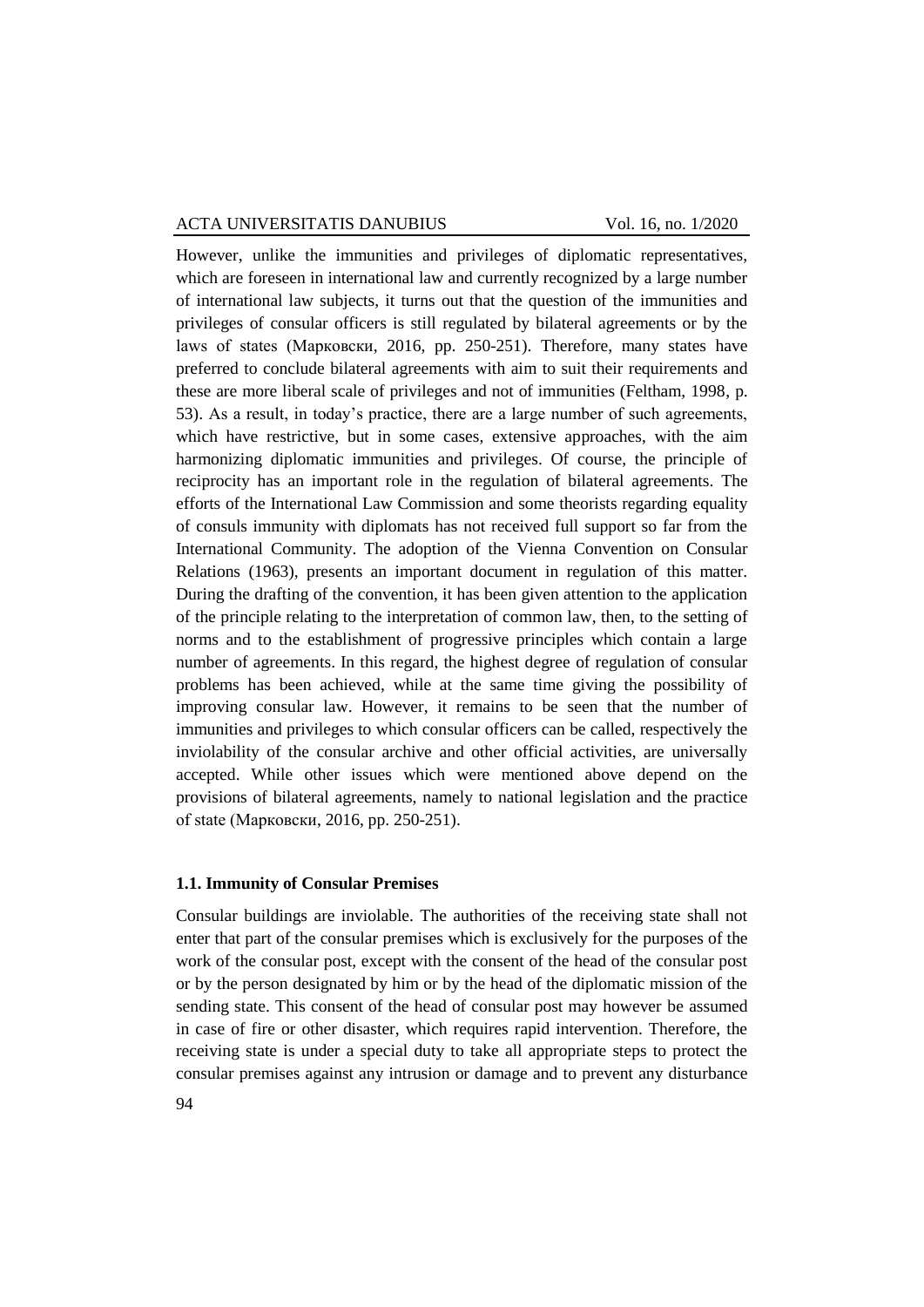*JURIDICA*

of the peace of the consular post or impairment of its dignity. The consular premises, their furnishings, the property of the consular post and its means of transport shall be immune from any form of requisition for purposes of national defence or public utility. If expropriation is necessary for such purposes, all possible steps shall be taken to avoid impeding the performance of consular functions, and prompt, adequate and effective compensation shall be paid to the sending state (VCCR, article 9, paragraph 1-4). Unlike to the Vienna Convention on Consular Relations (1963), in some cases the inviolability of the consular premise enjoys absolute immunity, but in some states this right is not envisaged (Марковски, 2016, p. 251). As a result of the lack of absolute immunity of consular premises, it also makes controversial the meaning and importance of the so-called "consular premises immunity", namely that these states lack many rules and legal principles that relate entirely to the inviolability of consular premises or otherwise saying there is no need to talk about the immunity of consuls when their personal side is violated.

Also, the Vienna Convention on Consular Relations (1963) includes the right of the sending state the use of its national flag and coat-of-arms in the receiving state. Also, the national flag of the sending state may be flown and its coat-of-arms displayed on the building occupied by the consular post and at the entrance door thereof, on the residence of the head of the consular post and on his means of transport when used on official business. Namely, in exercise of the right are taken into consideration the laws, regulations and usages of the receiving state (Dembinski, 2017, pp. 45-46).

### **1.2. Inviolability of the Consular Archives and Documents**

One of the general rules accepted concerning the immunities and privileges of consuls is the inviolability of consular archives and documents. This implies the inviolability of all materials, regardless of the time and place in which they may be, or where they pass. It is important to note that, except to the inviolability of the consular archive, are included also consular books, citizen registers, documents, certificates as well as diplomatic correspondence, including coded documents and their numbers (Марковски, 2016, p. 251). Therefore, the consular archives and documents of a consular post headed by an honorary consular officer shall be inviolable all times and wherever they may be, provided that they are kept separate from other papers and documents and in particular from the private correspondence of the head of the consular post and from any person who works with him, and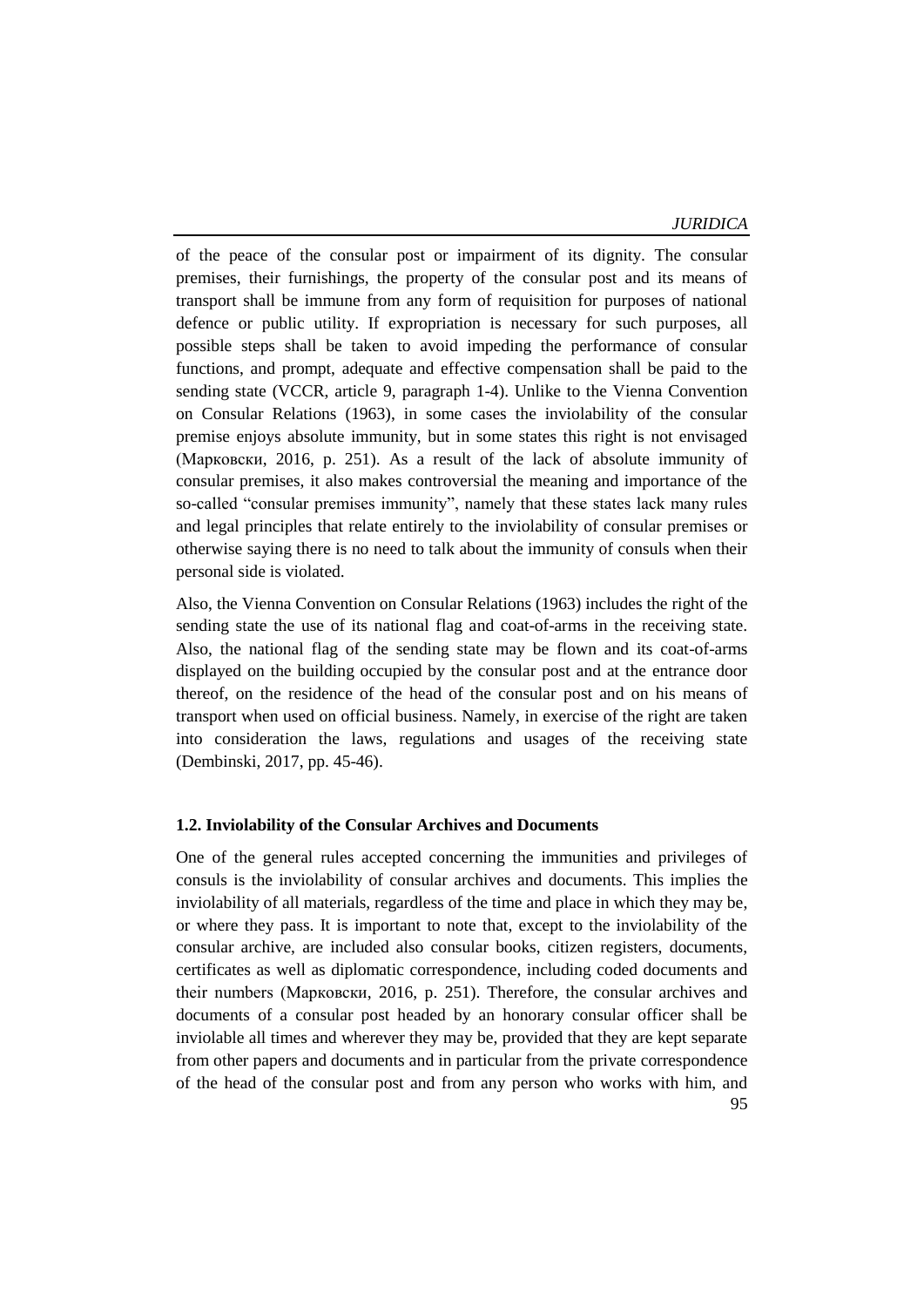from the materials, books or documents relating to their profession or trade (Jazbec, 2008, pp. 202, 213).

#### **1.3. Personal Inviolability of Consuls**

The personal inviolability of consular officers does not imply fully amnesty of their actions and the procedures that they undertake in the performance of their mission in the territory of the receiving state (Запрова & Сотироски, 2014, p. 115). According to Vienna Convention on Consular Relations (1963), the consular officers shall not be liable to arrest or detention pending trial, except in the case of a grave crime and pursuant to a decision by the competent judicial authority (VCCR, article 41, paragraph 1). The definition of "grave crime" that is qualified as a condition of deprivation of liberty or detention of consular officer has broader approach, in order to allow the receiving state to determine itself which criminal offence is grave or not. The purpose is not to interfere with the personal interpretation of the offence weight, which is the basis for the detention or deprivation of liberty of the consular officer, respectively, to count the conditions for qualifying of the offence weight or to be limited to the degree of punishment provided with the criminal offence (Запрова & Сотироски, 2014, p. 115). On the other hand, we have the case when consular officers shall not be committed to prison or be liable to any other form of restriction on their personal freedom save in execution of a judicial decision of final effect (VCCR, article 41, paragraph 2). If criminal proceedings are instituted against consular officer, he must appear before the competent authorities. Nevertheless, the proceedings shall be conducted with the respect due to him by reason of his official position and, except in the case when the consular officers shall not be liable to arrest or detention pending trial, except in the case of grave crime and pursuant to a decision by the competent judicial authority in a manner which will hamper the exercise of consular functions as little as possible. When in the circumstances mentioned before, it has become necessary to detain a consular officer, the proceedings against him shall be instituted with the minimum time of delay (VCCR, article 41, paragraph 1 and 3). In this case, it must be followed the principle of speed, expressed by the state authorities.

Consular employees do not enjoy the same personal immunity, such as consular officers, but in case of deprivation of liberty or detention on remand, public authorities are obliged to notify the head of consular post as soon as possible and to initiate the procedure in the shortest possible time (Запрова & Сотироски, 2014, p. 116). Also, personal immunity does not enjoy service staff. The receiving state is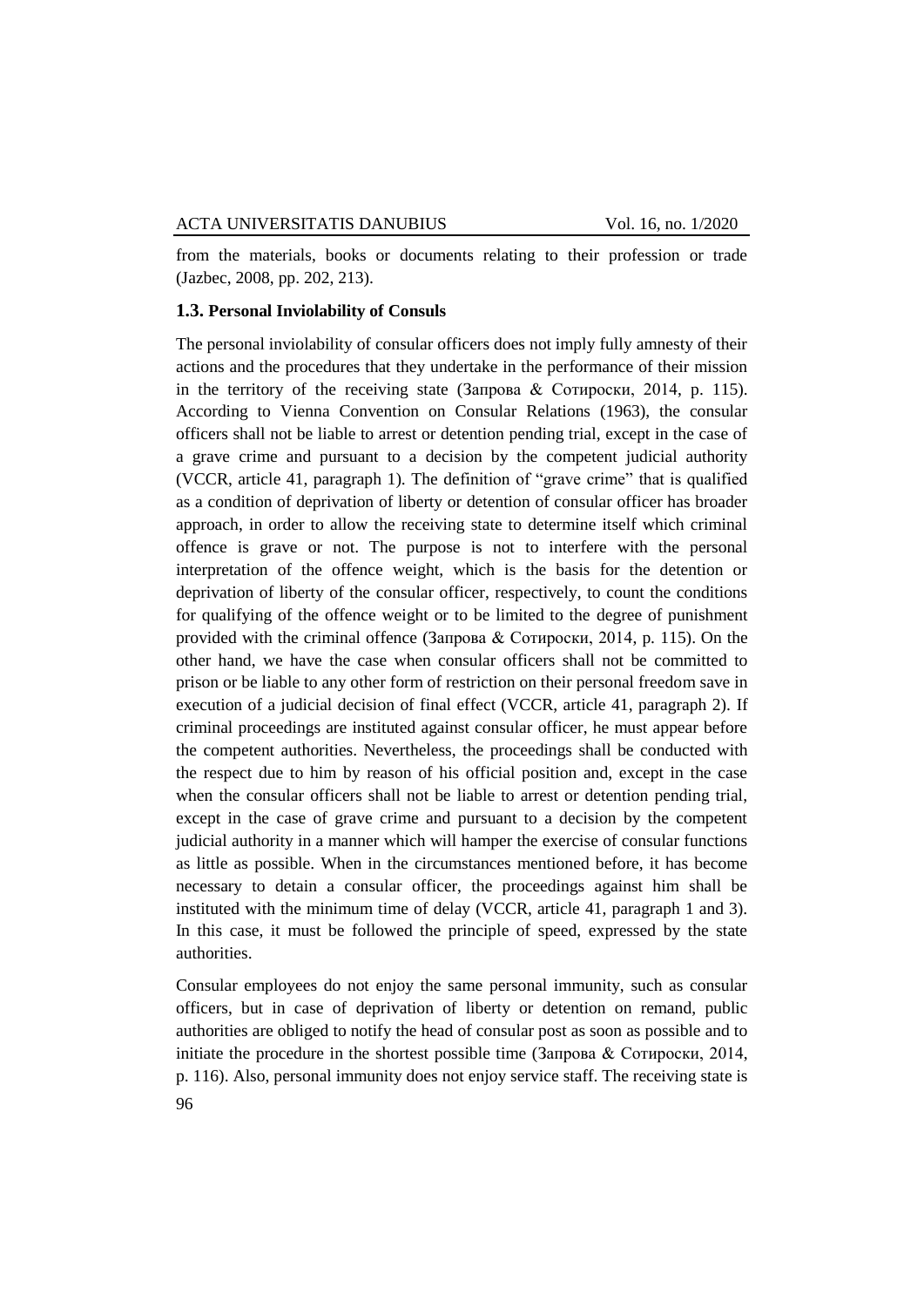*JURIDICA*

obliged to notify the head of the consular post in case any member of the service staff to be detained or to initiate criminal proceedings against him. International law recognizes certain privileges and facilities to members of the family of consular officers as well. This right is given with the aim the members of the consular posts to perform their functions without interruption. For the members of consular employees, the ministry for foreign affairs of the receiving state keep records. Therefore, the family members of the consular officer before arriving in the receiving state, they have to notify in advance of their arrival and departure (Запрова & Сотироски, p. 117). Also, in certain situations, if any member is not a part of the consular family, then the ministry for foreign affairs of the receiving state must be informed about this. Not only his closest are considered as a member of the consular employee's family - the family in the narrowest sense, but also the wider circle. Thus, as members of the consular employee's family are considered: spouse, parents, adult sons, married daughters, as well as brothers and sisters who living in the same family. Also, adult boys and girls who are under the care of a consular employee even they do not live together with him as a result of studies in the sending state or in a third state. Therefore, these are also considered members of his family (Запрова & Сотироски, p. 118).

As was mentioned above and in accordance with Article 43 of the Vienna Convention on Consular Relations (1963), it states that the consular officers and consular employee are not fully exempted from the jurisdiction of judicial and administrative authorities in respect of acts performed in the exercise of consular functions in the receiving state. Therefore, they are not fully exempted from the jurisdiction of the judicial authorities and their functions always are exercised under the laws of the receiving state.

Also, the service staff of the consular post does not enjoy immunity from judicial and administrative competence in the receiving state, nor about the actions taken in the performance of certain tasks. The members of the service staff are obliged to testify, otherwise the receiving state may take obligative measures and other sanctions. In fact, they are not obliged to testify about the facts which have been learned during the performance of their duties, and to show materials, such as scripts and documents, which they have been produced during the performance of their official duties. Service staff may be deprived from their immunity only if the sending state allows it in the same manner as for consular officers (Запрова & Сотироски, p. 117). Unlike this, the family members of consular employees do not enjoy immunity from the judicial and administrative of the authorities of the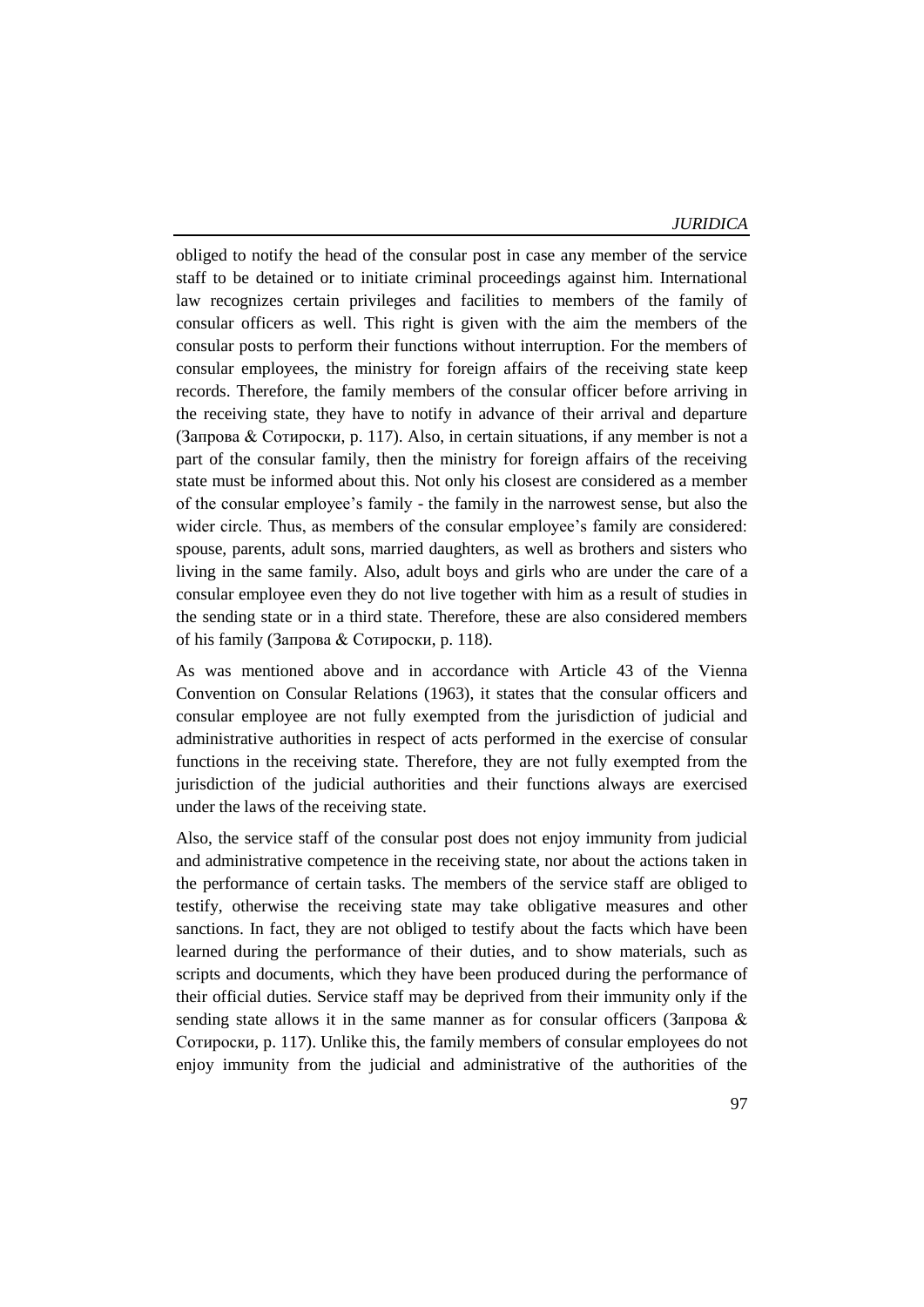receiving state, and do not enjoy the right of personal immunity (Запрова & Сотироски, p. 118). Therefore, except diplomatic and consular representatives, personal immunity enjoys the representatives of the sending state in the special mission in the receiving state (CSM, article 31). Also, immunity enjoys persons who exercise public functions within the territory of the receiving and sending state, in which are provided certain rules of their scope.

## **1.4. Exemption from Taxation and Customs Duties**

Consular premises and residences in which the head of the consular post is located, are exempted from all taxes and customs duties regardless of the nature, state, regions and municipalities. However, these exemptions are not applied in the case of compensation for special services such as: payment for internet use, for television, hygiene services, etc. In accordance with the national laws of the states, the payment of turnover taxes must be applied by the sellers, namely, if the receiving state purchasers immovable property, then the profit tax will be paid by the seller of the property, which means exception of the Convention on Consular Relations. If the purchaser is required to pay a profit tax under customary law, then the consular mission is exempted from the same pay. In case of official vehicles of the consular office, they are exempted from road taxes, but this does not mean that they are exempted from paying taxes related to rendered service, such as parking etc. (Запрова & Сотироски, pp. 114-115). The Vienna Convention on Consular Relations (1963) in article 50, paragraph 1, provides that the receiving state shall, in accordance with such laws and regulations as it may adopt, permit entry of and grant exemption from all customs duties, taxes, and related charges other than charges for storage, cartage and similar services, on: articles for the official use of the consular post, articles for the personal use of a consular officer or members of his family forming part of his household, including articles intended for his establishment. The articles intended for consumption shall not exceed the quantities necessary for direct utilization by the persons concerned. According to article 49 of the Vienna Convention on Consular Relations (1963), Consular officers and consular employees and members of their families forming part of their households shall be exempt from all dues and taxes, personal or real, national, regional or municipal, except: indirect taxes of a kind which are normally incorporated in the price of goods or services, dues or taxes on private immovable property situated in the territory of the receiving state, estate, succession or inheritance duties, and duties on transfers, levied by the receiving state, dues and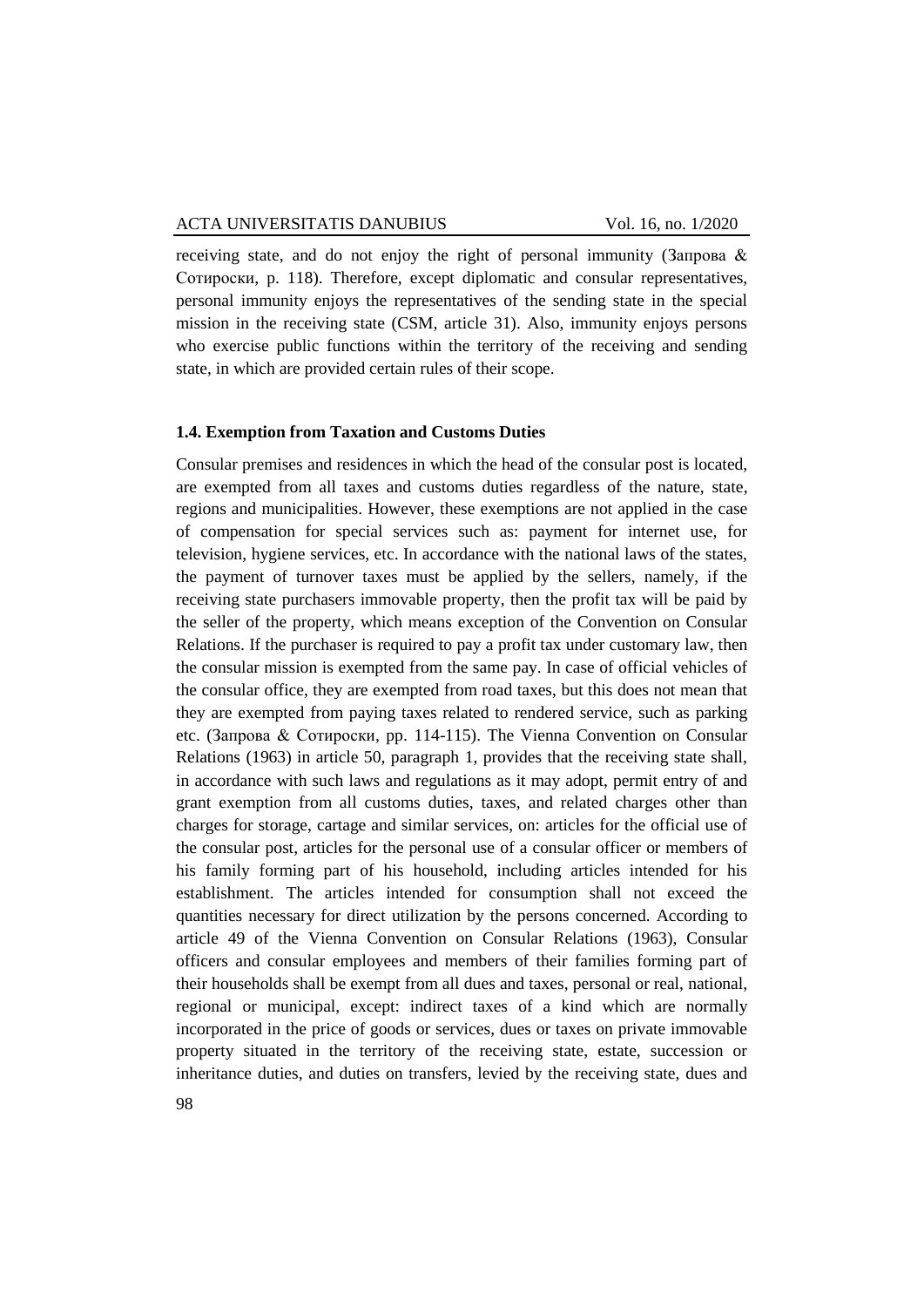taxes on private income, including capital gains, having its source in the receiving state and capital taxes relating to investments made in commercial or financial undertakings in the receiving state, charges levied for specific services rendered, registration, court or record fees, mortgage dues and stamp duties etc.

In case of death of a consular officer or any member of the consular post, the receiving state shall be obliged to allow transfer of the movable property owned by the decedent, except for property which is prohibited to transfer under the laws of the receiving state, and not to pay taxes for the transfer of movable property which is located in the receiving state, because the decedent was in that state as a member of the consulate or a member of the family.

Consular employees and their family members enjoy tax exemptions like consular officers. However, consular employees do not enjoy customs exemptions provided for consular officer. Therefore, the consular officers and their family members enjoy custom exemptions upon first entry, for items foreseen for personal use (Запрова & Сотироски, p. 116). Also, the members of the service staff are exempted from taxes as a result of their services received by the receiving state. However, they do not enjoy customs exemptions, during on their arrival in the receiving state and during their staying in the receiving state. The members of the service staff who are nationals of the receiving state enjoys limited privileges and immunities accepted by the receiving state. For such persons, the receiving state exercises full jurisdiction over them, taking into account to normal functioning of the consulate (Запрова & Сотироски, p. 117). Members of the consular officer's family are exempted from any type of custom goods which are subject for personal use. They are also exempted from customs control of personal baggage. If the authorities of the receiving state suspect that in personal baggage has prohibited items or do not belong to their personal use, then the control may be carried out in their presence or in the presence of the consular officer. Therefore, the family members of the service staff are not exempted from any customs goods (Запрова & Сотироски, p. 118).

### **1.5. Freedom of Communication**

One of the main tasks of consular officers is to inform their state for the economic, cultural, commercial and scientific life of the receiving state. The accomplishment of these tasks is done through regular communication of the consul with his government as well as with the diplomatic representation of the sending state,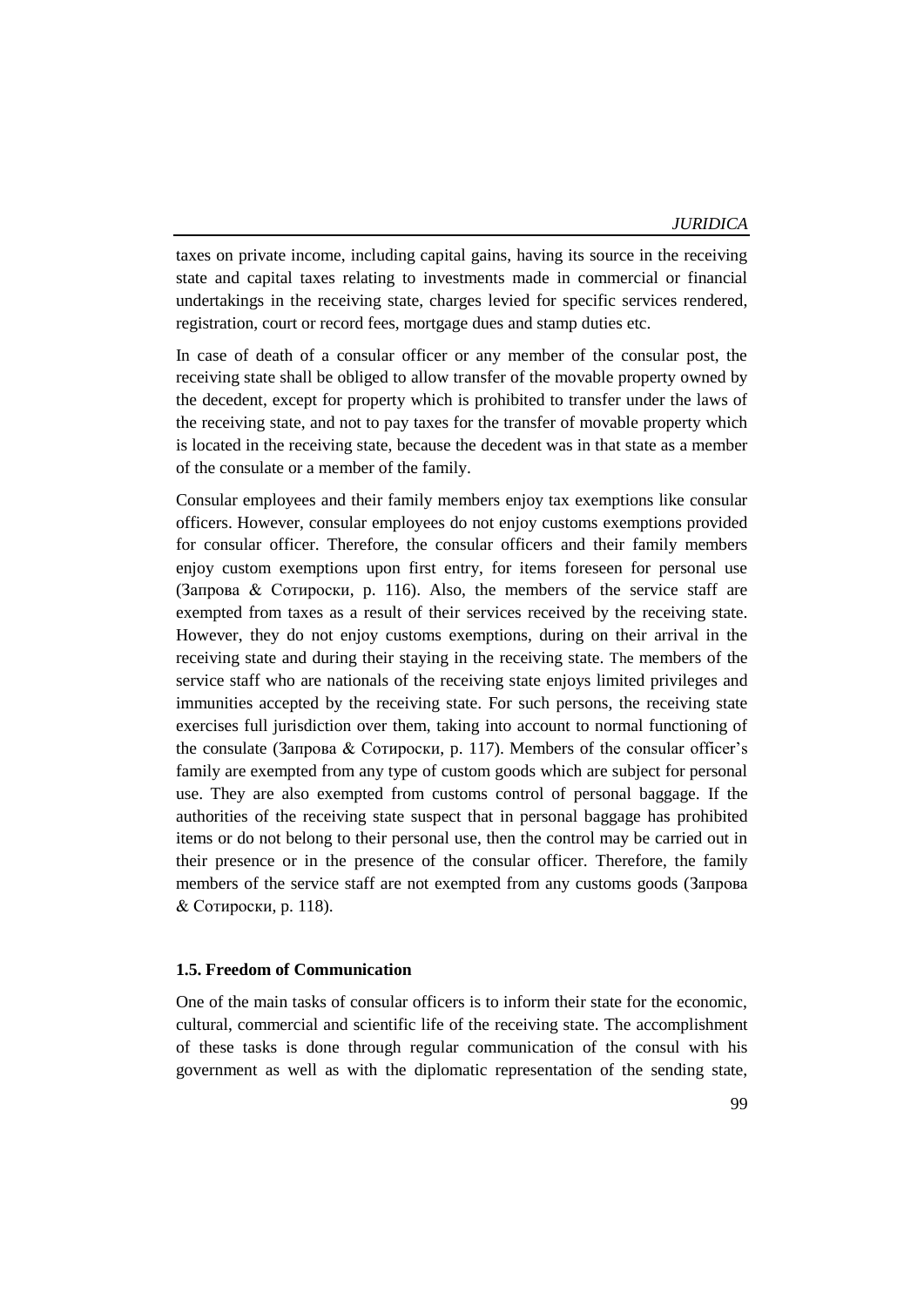through exchange of information, reports and instructions relating to matters within their working circle. In this respect, freedom of communication means the right of the consular officer to use all adequate manners of communication, such as: use of diplomatic or consular couriers, diplomatic or consular bags, diplomatic correspondence, coded documents. On the other hand, the receiving state is obliged to provide free movement of consular baggage respectively, free movement of consular or diplomatic couriers (Марковски, 2016, p. 252). Except, of freedom of communication, the receiving state shall ensure freedom of movement and travel in its territory to all members of the consular post (VCCR, article 34).

## **Conclusion**

The importance of the consular immunity is especially evident in the provision of consular services which are performed by diplomatic persons, but the function of diplomatic persons, is different in the terms of representation of states in diplomatic and consular relations.

Taking into consideration the categorization of consuls in several different classes, certainly, based on the internal laws of the various states, which more closely regulate this matter, it can be said that in the exercise of consular functions, it is more reasonable and more appropriate and substantial is the choice of the professional consuls. This is justified because they have a more specific preparation, always having into consideration the law of the respective state, which always consists in fulfilling of certain conditions, which later put the exercise of consular duties into service. Therefore, as in theory and in practice, it is the domestic law that regulates this matter, so it is left to the states themselves to decide on the basis of their national laws concerning consular services.

What is more specific is that both diplomatic and consular representatives can be declared *persona non grata* by the receiving state, which is not the case in representation of the state in international organizations.

If we take into account the immunity of consular and diplomatic representatives, we can say that the consuls do not enjoy the same immunities as diplomats, because the issue of consuls immunities is still regulated today by bilateral agreements, in addition to international conventions. Therefore, this issue consists in regulating and improving of the consular law, and do not leave aside some issues that are universally accepted.